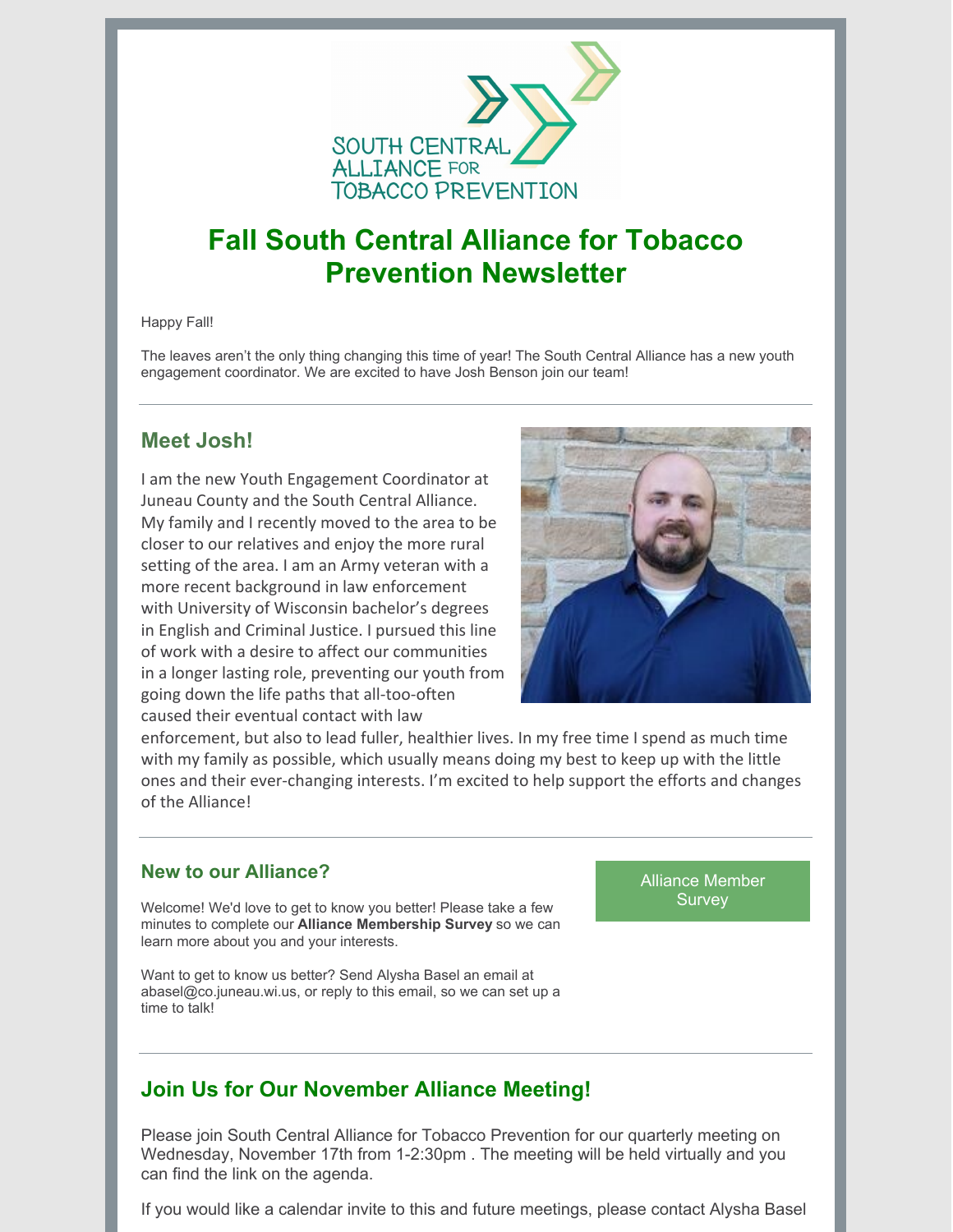at abasel@co.juneau.wi.us

We will continue identifying our core values and discuss our populations of focus.

**If you have a smartphone, please have it nearby during the meeting!**

#### **[Agenda](https://files.constantcontact.com/d7c1aa9b701/fe83e0e2-eb6f-4867-beee-9a4301e09a41.docx)**

## **Upcoming Events:**

**Join us for our upcoming Fuel Your Brain Session November 30th from Noon to 1pm**

Did you know our childhood experiences play an integral role in our behaviors as adults? Join the South Central Alliance for Tobacco Prevention as Kym Laube presents on Adverse Childhood Experiences (ACEs), their impact on our behaviors as adults, and the importance of resilient communities.

## **Partner Highlight**

Sauk County Partnership for Prevention (P4P) was awarded the Drug Free Communities grant! This grant provides long term funding to progress P4P's youth substance use prevention efforts. To learn more about their work, follow their Facebook page at Sauk County Partnership for Prevention or visit their website!

Congratulations Partnership for Prevention!

[Register](https://conta.cc/3uu3nmR) for our Lunch and Learn

[Download](https://files.constantcontact.com/d7c1aa9b701/a1048244-5695-4116-8a80-41685a406e12.pdf) our Flyer





Visit their [website](https://p4psauk.org/)

## **Health Equity Corner**

Wisconsin's maternal smoking rate is higher (8%) than the national average (7%), and within South-Central Wisconsin (Adams, Juneau and Sauk), 8% of pregnant people smoked. A recent UW study looked at the cost-effectiveness of the First Breath Program. Offering incentives to help pregnant people stop smoking saves overall Medicaid costs.

You can read the study [here!](https://www.sciencedirect.com/science/article/pii/S0091743521003467)

**If you are interested in learning more about the First Breath Program, please reach out to Alysha Basel at [abasel@co.juneau.wi.us](mailto:abasel@co.juneau.wi.us)**